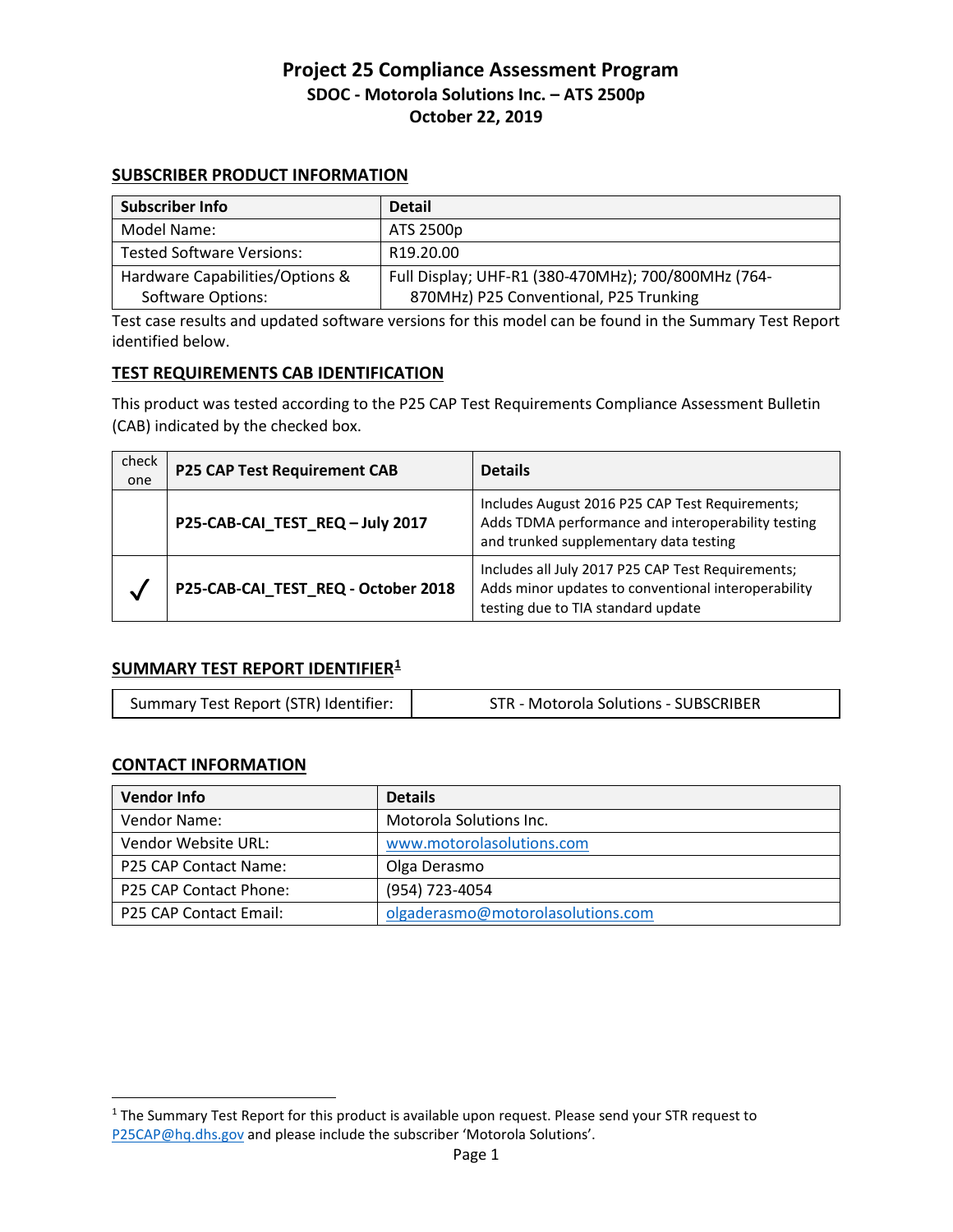## **ENCRYPTION STATEMENT**

This product complies with the P25 CAP Encryption Requirements CAB (P25-CAB-ENC\_REQ). The checked box indicates how the product was tested.

| Tested with the AES 256 encryption algorithm and shall be available with AES 256 encryption at a<br>minimum or without any encryption of any type. |
|----------------------------------------------------------------------------------------------------------------------------------------------------|
| Tested without the AES 256 encryption algorithm and shall only be available without any<br>encryption of any type.                                 |

## **CONVENTIONAL PERFORMANCE**

The Subscriber product has been tested for Conventional Performance. All requirements were passed except for those requirements identified below under Unsupported or Failed Requirements.

## P25 CAP Conventional Performance Testing Coverage

Receiver Tests: Reference Sensitivity, Faded Reference Sensitivity, Signal Delay Spread Capability, Adjacent Channel Rejection, Offset Adjacent Channel Rejection, Co-Channel Rejection, Spurious Response Rejection, Intermodulation Rejection, Signal Displacement Bandwidth, Late Entry Unsquelch Delay, and Receiver Throughput Delay.

Transmitter Tests: Unwanted Emissions (Adjacent Channel Power Ratio), Transmitter Power and Encoder Attack Time, Transmitter Throughput Delay, Frequency Deviation for C4FM, and Modulation Fidelity, Transient Frequency Behavior.

### Unsupported or Failed Requirements

1. None

# **TRUNKING PERFORMANCE - FDMA**

The Subscriber product has been tested for Trunking Performance - FDMA. All requirements were passed except for those requirements identified below under Unsupported or Failed Requirements.

# P25 CAP FDMA Trunking Performance Testing Coverage

Receiver Tests: Reference Sensitivity, Faded Reference Sensitivity, Signal Delay Spread Capability, Adjacent Channel Rejection, Offset Adjacent Channel Rejection, Co-Channel Rejection, Spurious Response Rejection, Intermodulation Rejection, and Signal Displacement Bandwidth.

Transmitter Tests: Unwanted Emissions (Adjacent Channel Power Ratio), Power Attack time, Encoder Attack Time, Transmitter Throughput Delay, Frequency Deviation for C4FM, and Modulation Fidelity, Transient Frequency Behavior.

Trunked Tests: Trunking Control Channel Slot Times, Trunking Request Time, and Transmitter Time to Key on a Traffic Channel.

### Unsupported or Failed Requirements

1. None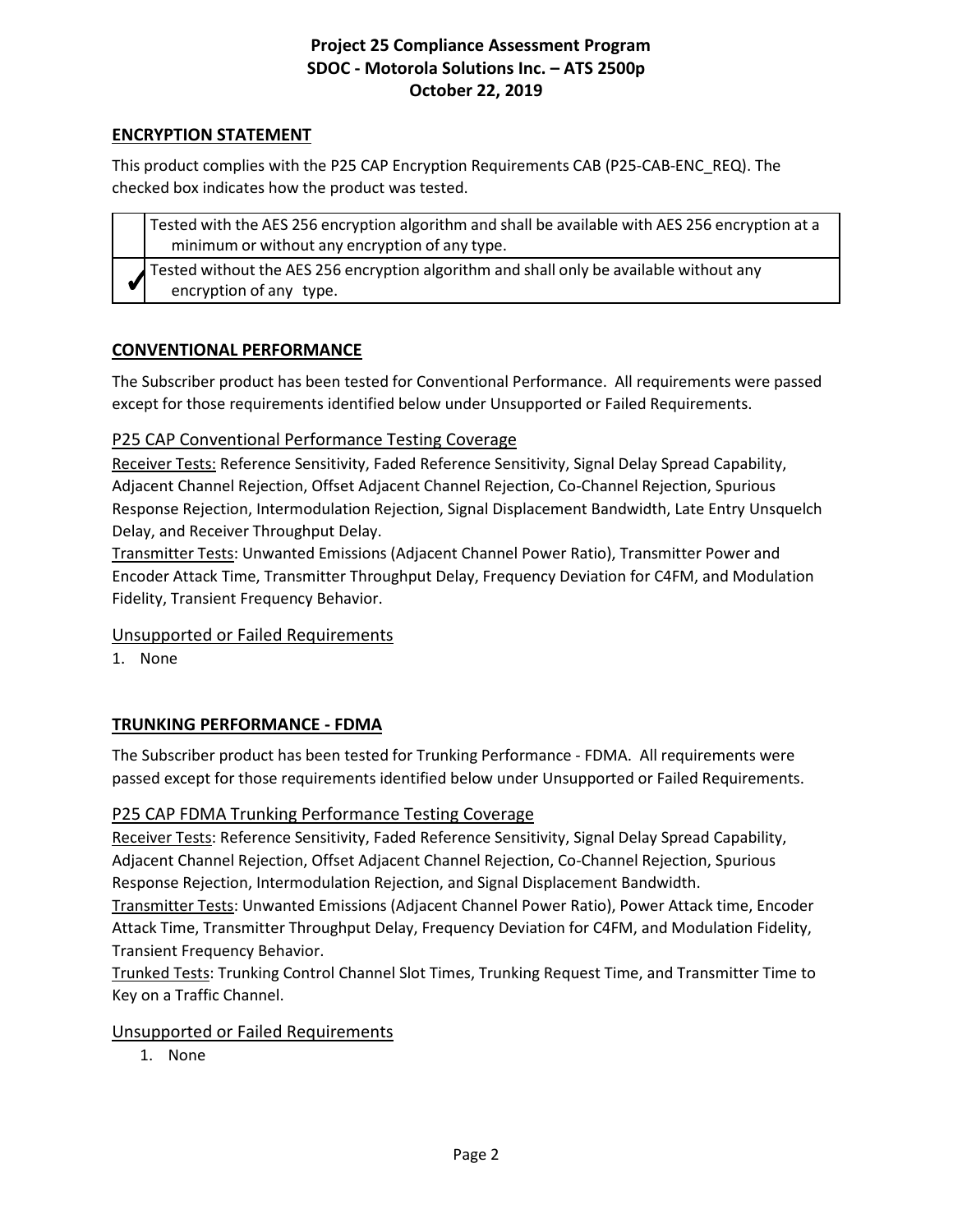# **TRUNKING PERFORMANCE - TDMA**

The Subscriber product has been tested for Trunking Performance - TDMA. All requirements were passed except for those requirements identified below under Unsupported or Failed Requirements.

## P25 CAP TDMA Trunking Performance Testing Coverage

Receiver Tests: Reference Sensitivity, Faded Reference Sensitivity, Signal Delay Spread Capability, Adjacent Channel Rejection, Offset Adjacent Channel Rejection, Co-Channel Rejection, Spurious Response Rejection, Intermodulation Rejection, and Signal Displacement Bandwidth. Transmitter Tests: Unwanted Emissions (Adjacent Channel Power Ratio), Frequency Deviation for H-CPM, Modulation Fidelity, Symbol Rate Accuracy, H-CPM Logical Channel Power measurements, and H-CPM Channel Time Alignment.

### Unsupported or Failed Requirements

1. None

## **CONVENTIONAL DIRECT MODE INTEROPERABILITY**

The Subscriber product has been tested for Conventional Direct Mode Interoperability. All test cases were passed except for those test cases identified below under Unsupported or Failed Test Cases. Test cases that passed but require specific, sometimes optional, product capabilities are also identified below.

## P25 CAP Direct Mode Interoperability Testing Coverage

Network Access Code (NAC) Operation, Group Voice Call, Emergency Call, Unit-to-Unit Voice Call, Encryption, Call Alert, Radio Check, Message Update, Status Update, Status Query, and Radio Unit Monitor.

### Unsupported or Failed Test Cases

1. Radio Check (Test Cases 2.3.2.4.1, 2.3.2.4.2), Message Update (2.3.3.4.1, 2.3.3.4.2), Status Update (2.3.4.4.1, 2.3.4.4.2), Status Query (2.3.5.3.1, 2.3.5.3.2), Radio Unit Monitor (2.3.6.4.1, 2.3.6.4.2, 2.3.6.4.3, 2.3.6.4.4), Call Privacy for Encrypted Call (2.2.7.4.1) are unsupported.

### Optional Product Capabilities Required to Pass Test Cases

1. In order to pass the Unit-to-Unit Voice Call and Call Alert test cases, a subscriber with DTMF keypad and ID display capability is required.

### **CONVENTIONAL REPEAT MODE INTEROPERABILITY**

The Subscriber product has been tested for Conventional Repeat Mode Interoperability. All test cases were passed except for those test cases identified below under Unsupported or Failed Test Cases. Test cases that passed but require specific, sometimes optional, product capabilities are also identified below.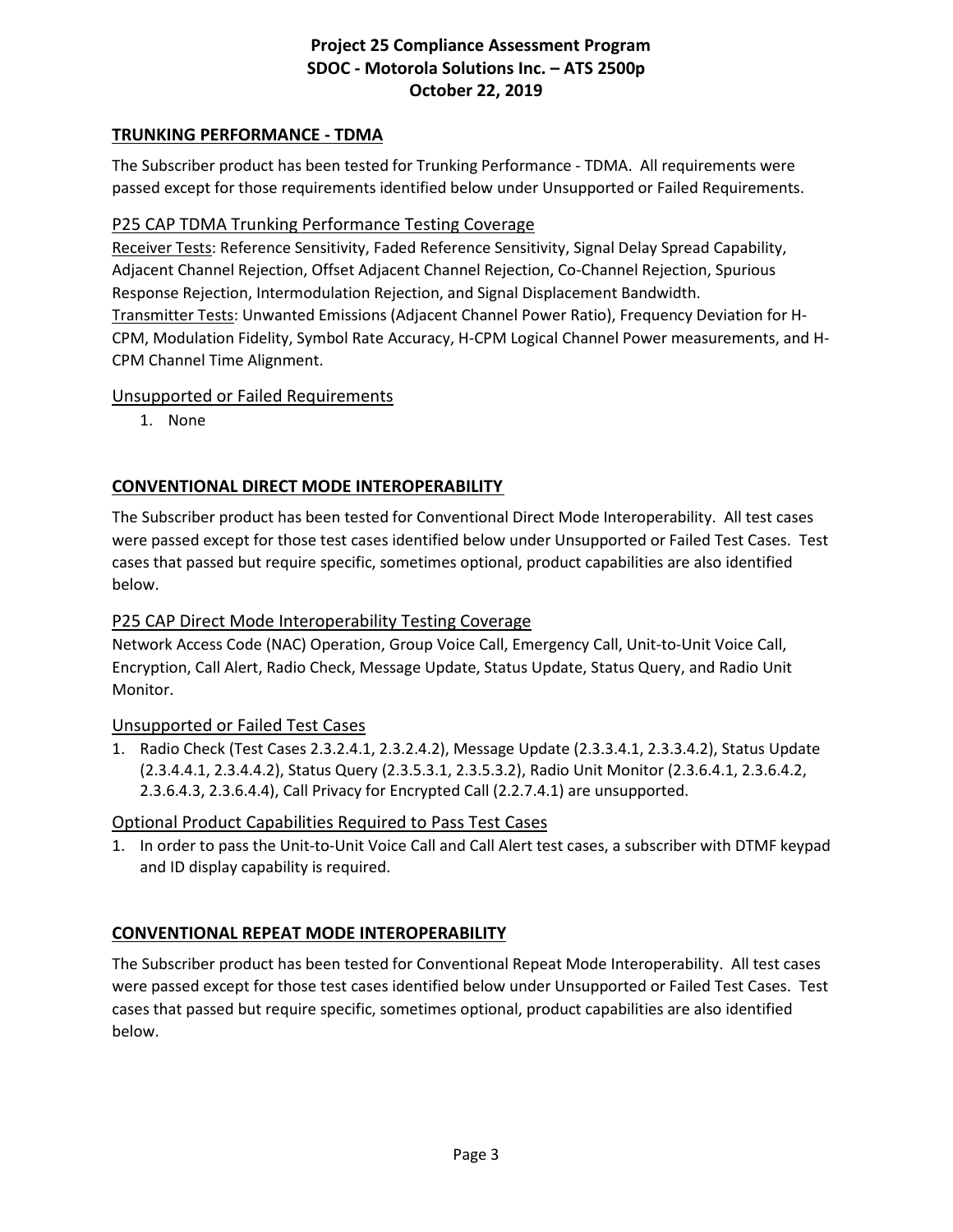# P25 CAP Repeat Mode Interoperability Testing Coverage

Network Access Code (NAC) Operation, Group Voice Call, Emergency Call, Unit-to-Unit Voice Call, Encryption, Call Alert, Radio Check, Message Update, Status Update, Status Query, and Radio Unit Monitor.

#### Unsupported or Failed Test Cases

1. Radio Check (Test Case 2.5.2.4.1), Message Update (2.5.3.4.1, 2.5.3.4.3), Status Update (2.5.4.4.1, 2.5.4.4.3), Status Query (2.5.5.4.1), Radio Unit Monitor (2.5.6.4.1, 2.5.6.4.3), Call Privacy for Encrypted Call (2.4.13.4.1) are unsupported.

### Optional Product Capabilities Required to Pass Test Cases

1. In order to pass the Unit-to-Unit Voice Call and Call Alert test cases, a subscriber with DTMF keypad and ID display capability is required.

### **CONVENTIONAL REPEAT MODE with DISPATCH MONITORING CONSOLE INTEROPERABILITY**

The Subscriber product has been tested for Conventional Repeat Mode with Dispatch Monitoring Console Interoperability. All test cases were passed except for those test cases identified below under Unsupported or Failed Test Cases. Test cases that passed but require specific, sometimes optional, product capabilities are also identified below.

#### P25 CAP Repeat Mode Interoperability Testing Coverage

Group Voice Call, Emergency Call, All Call, Unit-to-Unit Voice Call, Encryption, Emergency Alarm, Call Alert, Radio Check, Radio Unit Inhibit/Uninhibit, Message Update, Status Update, Status Query, and Radio Unit Monitor.

### Unsupported or Failed Test Cases

1. Message Update (Test Cases 2.7.6.4.1, 2.7.6.4.2, 2.7.6.4.3), Status Update (2.7.7.4.1), Radio Unit Monitor (2.7.9.4.2), Call Privacy for Encrypted Call (2.6.6.4.1) are unsupported.

### Optional Product Capabilities Required to Pass Test Cases

1. In order to pass the Unit-to-Unit Voice Call, Call Alert and Status Update test case (2.7.7.4.2), a subscriber with DTMF keypad and ID display capability is required.

### **TRUNKED SUBSCRIBER UNIT INTEROPERABILITY – FDMA**

The Subscriber product has been tested for Trunked Interoperability - FDMA. All test cases were passed except for those test cases identified below under Unsupported or Failed Test Cases. Test cases that passed but require specific, sometimes optional, product capabilities are also identified below.

### P25 CAP FDMA Trunked Interoperability Testing Coverage

Full Registration, Group Voice Call, Unit to Unit Voice Call, Broadcast Voice Call, Affiliation, Announcement Group Call, Emergency Alarm, Emergency Group Call, Encryption, Intra-Location Registration Area Roaming, Deregistration, System Call, Call Alert, Short Message, Status Query, Status Update, Radio Unit Monitoring, Radio Unit Disable/Re-Enable, and Radio Check.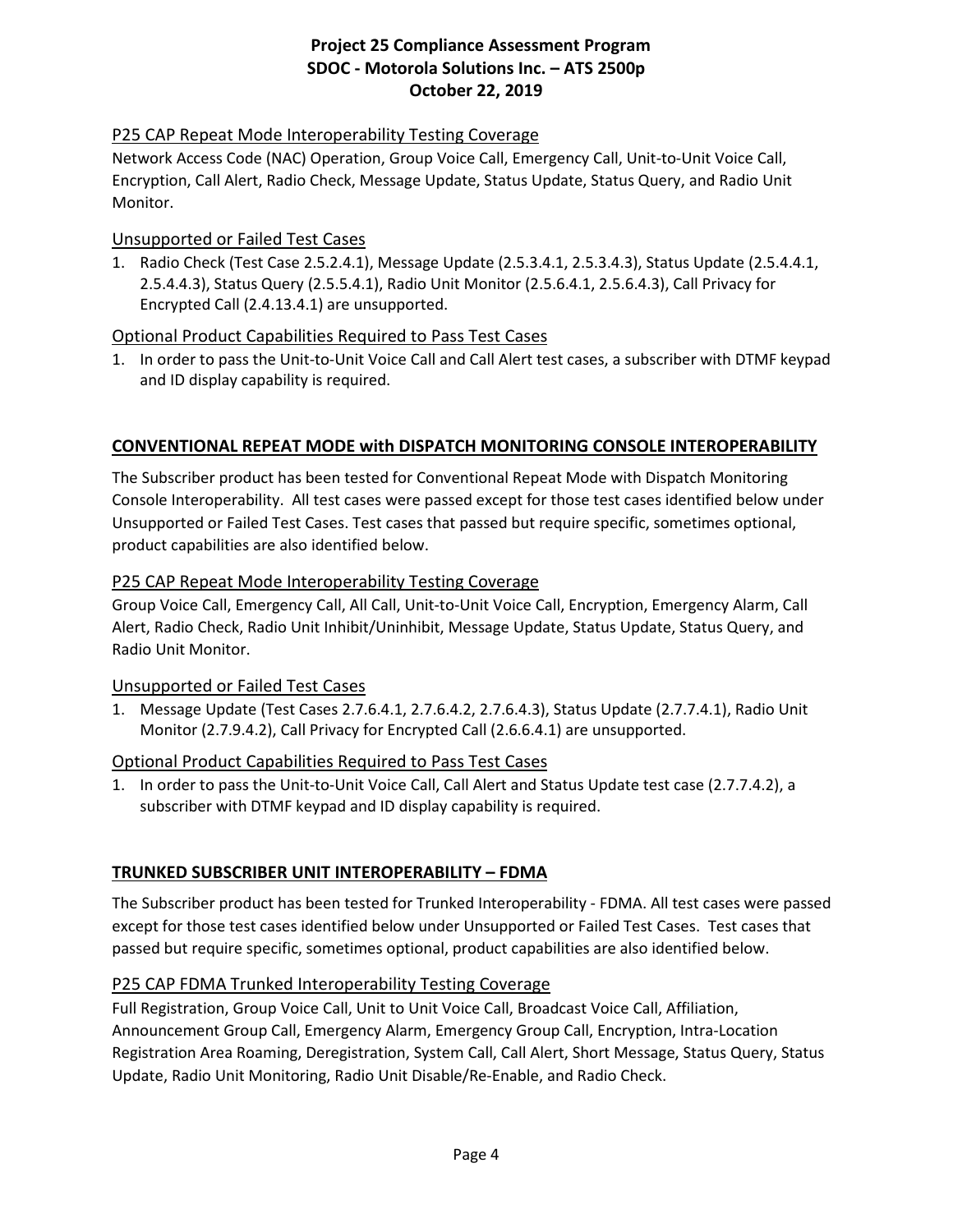# Unsupported or Failed Test Cases

1. Short Message (Test Case 2.2.16.4.1), Radio Unit Monitor Individual Silent/Non-Silent (2.2.19.4.1, 2.2.19.4.2), unit-to-unit calls for Inter-WACN roaming and Radio Unit Monitor Group (2.2.19.4.3, 2.2.19.4.4) for Inter-System and Inter-WACN, Unit-to-Unit Call Queued with Target Availability Check – Traffic Channel Assignment Before Target Availability Check (test case 2.2.3.4.4), Call Privacy for Encrypted Call (2.2.10.4.1) are unsupported.

## Optional Product Capabilities Required to Pass Test Cases

1. In order to pass the Unit-to-Unit Voice Call, Call Alert and Status Update test cases, a subscriber with DTMF keypad and ID display capability is required.

## **TRUNKED SUBSCRIBER UNIT INTEROPERABILITY – TDMA**

The Subscriber product has been tested for Trunked Interoperability - TDMA. All test cases were passed except for those test cases identified below under Unsupported or Failed Test Cases. Test cases that passed but require specific, sometimes optional, product capabilities are also identified below.

### P25 CAP TDMA Trunked Interoperability Testing Coverage

Registration, Group Voice Call, Unit-to-Unit Voice Call, Broadcast Call, Announcement Group Call, Emergency Group Call, Encryption Group Call, System Call, Radio Unit Monitoring, and Transmitting Subscriber Forced Preemption.

#### Unsupported or Failed Test Cases

1. Short Message, Radio Unit Monitor Individual (Test Cases 2.2.19.4.1, 2.2.19.4.2), Radio Unit Monitor Group (2.2.19.4.3, 2.2.19.4.4) Inter-WACN, SU Forced Audio Preemption (Test Case 2.2.26.4.1), Unit-to-Unit Test Cases 4, 5, 6, System Call for Inter-System and Inter-WACN, Unit-to-Unit Call Queued with Target Availability Check – Traffic Channel Assignment Before Target Availability Check (test case 2.2.3.4.4), Call Privacy for Encrypted Call (2.2.10.4.1) are unsupported.

### Optional Product Capabilities Required to Pass Test Cases

1. In order to pass the Unit-to-Unit Voice Call, Call Alert and Status Update test cases, a subscriber with DTMF keypad and ID display capability is required.